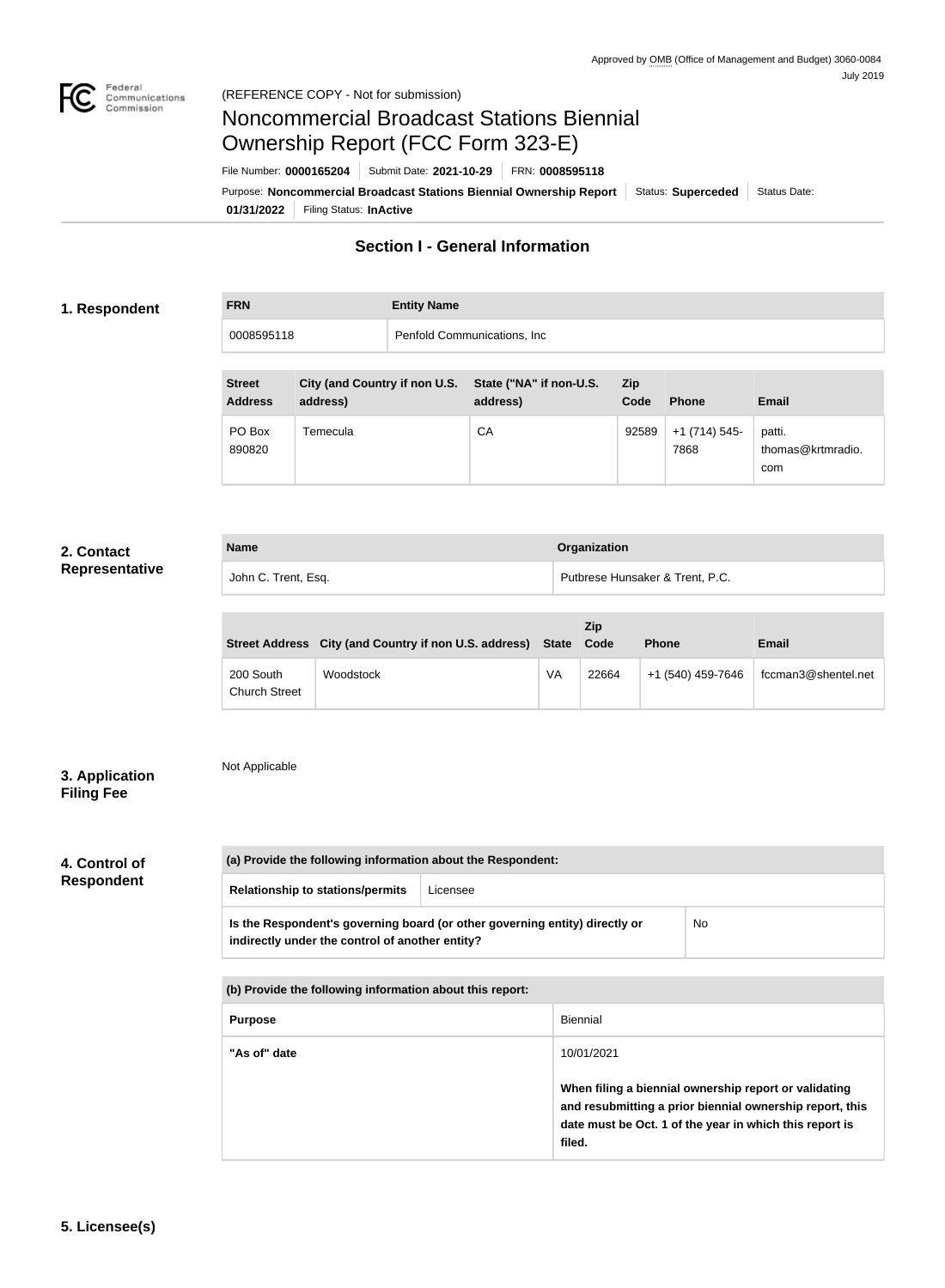**and Station(s)**

**Respondent is filing this report to cover the following Licensee(s) and station(s):**

| Licensee/Permittee Name     | <b>FRN</b> |
|-----------------------------|------------|
| Penfold Communications, Inc | 0008595118 |

| Fac. ID No. | <b>Call Sign</b> | <b>City</b>            | <b>State</b> | <b>Service</b> |
|-------------|------------------|------------------------|--------------|----------------|
| 14442       | <b>K260BP</b>    | <b>IRVING</b>          | <b>TX</b>    | <b>FX</b>      |
| 14463       | <b>KDKR</b>      | <b>DECATUR</b>         | <b>TX</b>    | <b>FM</b>      |
| 61785       | <b>W207CB</b>    | <b>RALEIGH</b>         | NC           | <b>FX</b>      |
| 78008       | <b>KKRS</b>      | <b>DAVENPORT</b>       | <b>WA</b>    | <b>FM</b>      |
| 91840       | <b>KRTM</b>      | <b>BANNING</b>         | CA           | <b>FM</b>      |
| 121869      | <b>KYJC</b>      | <b>COMMERCE</b>        | <b>TX</b>    | <b>FM</b>      |
| 140884      | <b>K239CE</b>    | <b>BORREGO SPRINGS</b> | CA           | <b>FX</b>      |
| 141074      | <b>K280FO</b>    | <b>COACHELLA</b>       | CA           | <b>FX</b>      |
| 142712      | <b>K250BG</b>    | <b>HEMET</b>           | CA           | <b>FX</b>      |
| 142718      | <b>K294CS</b>    | <b>FALLBROOK</b>       | CA           | <b>FX</b>      |
| 142736      | <b>K241CH</b>    | <b>SAN DIEGO</b>       | CA           | <b>FX</b>      |
| 177107      | <b>KMWC</b>      | <b>BETHANY</b>         | <b>MO</b>    | <b>FM</b>      |

## **Section II – Biennial Ownership Information**

**1. 47 C.F.R. Section 73.3613 Documents**

Licensee Respondents that hold authorizations for one or more full power television, AM, and/or FM stations should list all contracts and other instruments set forth in 47 C.F.R. Section 73.3613(a) through (c) for the facility or facilities listed on this report. If the agreement is a network affiliation agreement, check the appropriate box. Otherwise, select "Other." Non-Licensee Respondents should select "Not Applicable" in response to this question.

| Document Information                            |                                                           |  |
|-------------------------------------------------|-----------------------------------------------------------|--|
| Description of contract or instrument           | Articles of Incorporation                                 |  |
| Parties to contract or instrument               | State of California                                       |  |
| Date of execution                               | 02/1983                                                   |  |
| Date of expiration                              | No expiration date                                        |  |
| <b>Agreement type</b><br>(check all that apply) | Other<br><b>Agreement Type:</b> Articles of Incorporation |  |

#### **Document Information**

| Description of contract or instrument           | By-Laws                                 |
|-------------------------------------------------|-----------------------------------------|
| Parties to contract or instrument               | <b>Board of Directors</b>               |
| Date of execution                               | 08/1984                                 |
| Date of expiration                              | No expiration date                      |
| <b>Agreement type</b><br>(check all that apply) | Other<br><b>Agreement Type: By-Laws</b> |

**Document Information**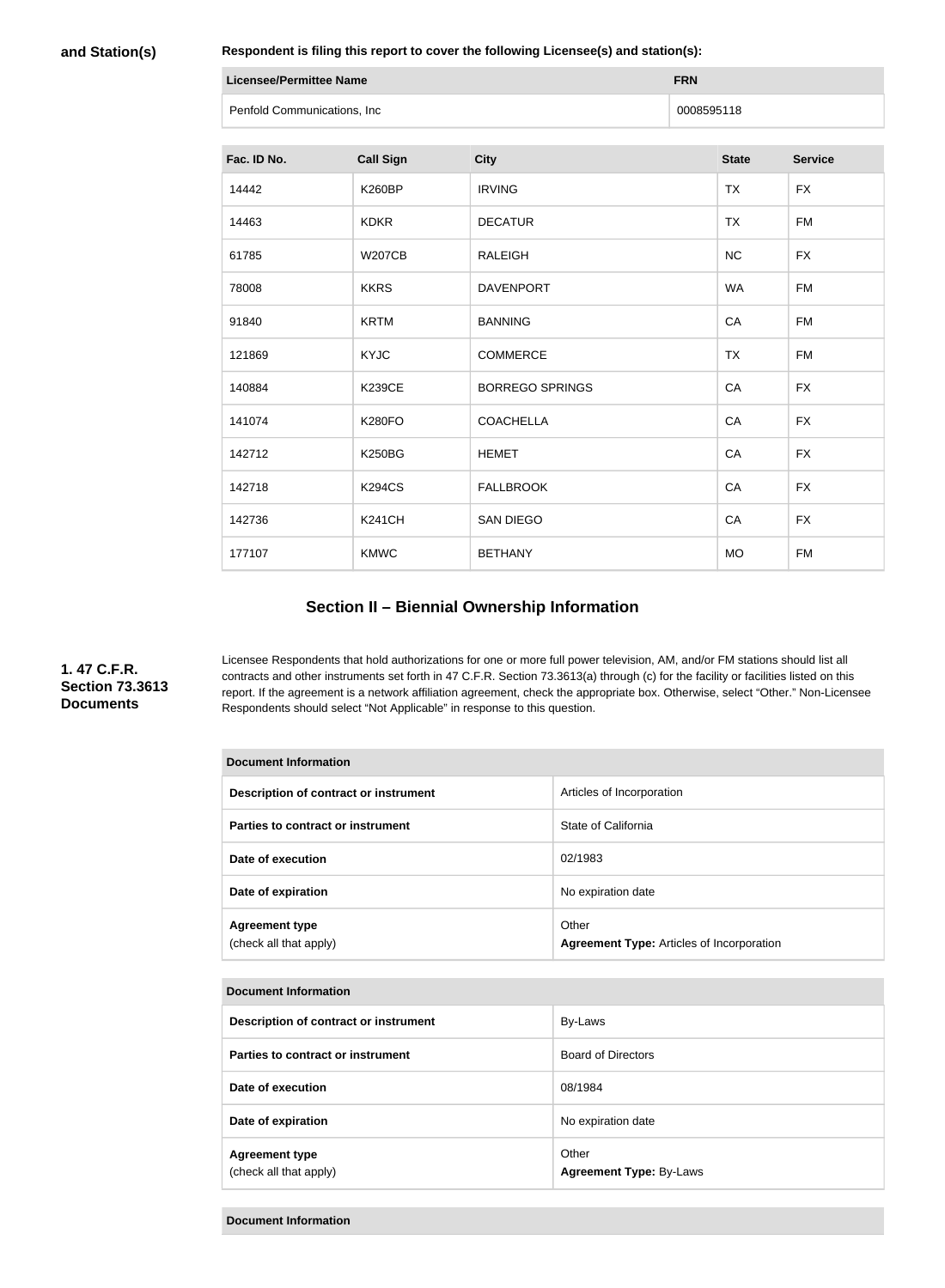| Description of contract or instrument           | Amendment to Articles of Incorporation    |
|-------------------------------------------------|-------------------------------------------|
| Parties to contract or instrument               | State of California                       |
| Date of execution                               | 01/1995                                   |
| Date of expiration                              | No expiration date                        |
| <b>Agreement type</b><br>(check all that apply) | Other<br><b>Agreement Type: Amendment</b> |

### **2. Ownership Interests**

**(a)** Ownership Interests. This Question requires Respondents to enter detailed information about ownership interests by generating a series of subforms. Answer each question on each subform. The first subform listing should be for the Respondent itself. If the Respondent is not a natural person, also list each of the officers, members of the governing board (or other governing entity), stockholders, and any other persons or entities with a direct attributable interest in the Respondent pursuant to the standards set forth in 47 C.F.R. Section 73.3555. (A "direct" interest is one that is not held through any intervening companies or entities.) List each interest holder with a direct attributable interest in the Respondent separately.

Leave the percentage of total assets (Equity Debt Plus) field blank for an interest holder unless that interest holder has an attributable interest in the Respondent solely on the basis of the Commission's Equity Debt Plus attribution standard, 47 C.F.R. Section 73.3555, Note 2(i).

In the case of vertical or indirect ownership structures, list only those interests in the Respondent that also represent an attributable interest in the Licensee(s) for which the report is being submitted.

Entities that are part of an organizational structure that includes holding companies or other forms of indirect ownership must file separate ownership reports. In such a structure do not report, or file a separate report for, any interest holder that does not have an attributable interest in the Licensee(s) for which the report is being submitted.

Please see the Instructions for further detail concerning interests that must be reported in response to this question.

The Respondent must provide an FCC Registration Number for each interest holder reported in response to this question. Please see the Instructions for detailed information and guidance concerning this requirement.

| ווטוואווויטווון קוווטוטווטר                           |                                                         |                      |  |
|-------------------------------------------------------|---------------------------------------------------------|----------------------|--|
| <b>FRN</b>                                            | 0008595118                                              |                      |  |
| <b>Entity Name</b>                                    | Penfold Communications, Inc                             |                      |  |
| <b>Address</b>                                        | PO Box                                                  | 890820               |  |
|                                                       | <b>Street 1</b>                                         |                      |  |
|                                                       | <b>Street 2</b>                                         |                      |  |
|                                                       | <b>City</b>                                             | Temecula             |  |
|                                                       | State ("NA" if non-U.S.<br>address)                     | CA                   |  |
|                                                       | <b>Zip/Postal Code</b>                                  | 92589                |  |
|                                                       | Country (if non-U.S.<br>address)                        | <b>United States</b> |  |
| <b>Listing Type</b>                                   | Respondent                                              |                      |  |
| <b>Positional Interests</b><br>(check all that apply) | Respondent                                              |                      |  |
| <b>Tribal Nation or Tribal</b><br><b>Entity</b>       | Interest holder is not a Tribal nation or Tribal entity |                      |  |
| <b>Interest Percentages</b>                           | Voting                                                  | 0.0%                 |  |
| (enter percentage values<br>from 0.0 to 100.0)        | <b>Equity</b>                                           | 0.0%                 |  |
|                                                       |                                                         |                      |  |

**Ownership Information**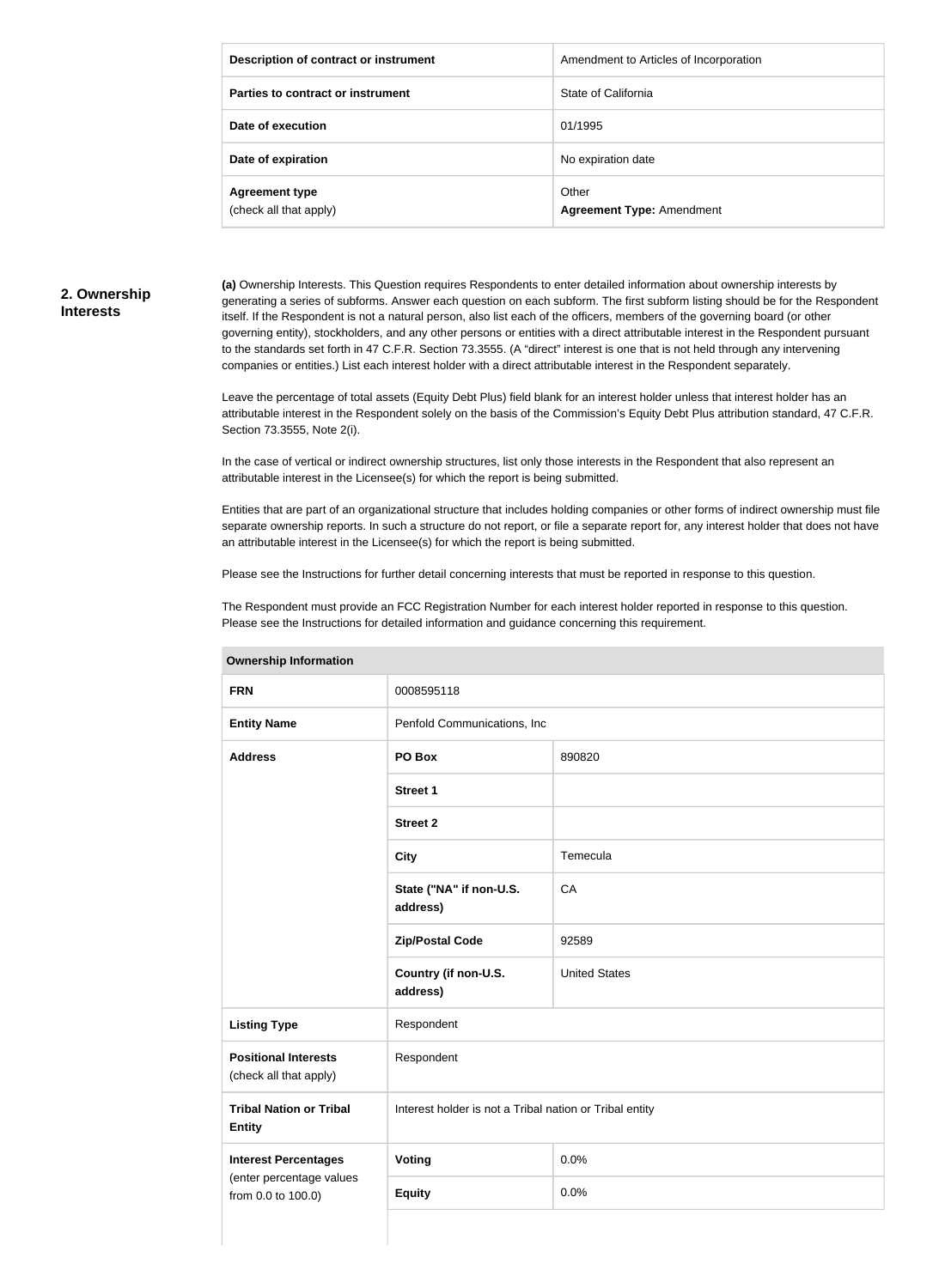|                                                                                      | <b>Total assets (Equity Debt</b><br>Plus) | $0.0\%$ |    |
|--------------------------------------------------------------------------------------|-------------------------------------------|---------|----|
| Does interest holder have an attributable interest in one or more broadcast stations |                                           |         | No |

| <b>Ownership Information</b>                                                                                                     |                                                                |                        |  |
|----------------------------------------------------------------------------------------------------------------------------------|----------------------------------------------------------------|------------------------|--|
| <b>FRN</b>                                                                                                                       | 9990117888                                                     |                        |  |
| <b>Name</b>                                                                                                                      | Jeffrey W. Smith                                               |                        |  |
| <b>Address</b>                                                                                                                   | PO Box<br>913                                                  |                        |  |
|                                                                                                                                  | <b>Street 1</b>                                                |                        |  |
|                                                                                                                                  | <b>Street 2</b>                                                |                        |  |
|                                                                                                                                  | <b>City</b>                                                    | Aledo                  |  |
|                                                                                                                                  | State ("NA" if non-U.S.<br>address)                            | <b>TX</b>              |  |
|                                                                                                                                  | <b>Zip/Postal Code</b>                                         | 76008                  |  |
|                                                                                                                                  | Country (if non-U.S.<br>address)                               | <b>United States</b>   |  |
| <b>Listing Type</b>                                                                                                              | Other Interest Holder                                          |                        |  |
| <b>Positional Interests</b><br>(check all that apply)                                                                            | Officer, Member of Governing Board (or other governing entity) |                        |  |
| <b>Principal Profession or</b><br><b>Occupation</b>                                                                              | Minister                                                       |                        |  |
| By Whom Appointed or<br><b>Elected</b>                                                                                           | <b>Board</b>                                                   |                        |  |
| Citizenship, Gender,                                                                                                             | Citizenship<br><b>US</b>                                       |                        |  |
| <b>Ethnicity, and Race</b><br><b>Information (Natural</b>                                                                        | Gender                                                         | Male                   |  |
| <b>Persons Only)</b>                                                                                                             | <b>Ethnicity</b>                                               | Not Hispanic or Latino |  |
|                                                                                                                                  | Race                                                           | White                  |  |
| <b>Interest Percentages</b>                                                                                                      | Voting                                                         | 33.3%                  |  |
| (enter percentage values<br>from 0.0 to 100.0)                                                                                   | <b>Equity</b>                                                  | 0.0%                   |  |
|                                                                                                                                  | <b>Total assets (Equity Debt</b><br>Plus)                      | 0.0%                   |  |
| Does interest holder have an attributable interest in one or more broadcast stations<br>No<br>that do not appear on this report? |                                                                |                        |  |

| <b>Ownership Information</b> |                   |       |  |
|------------------------------|-------------------|-------|--|
| <b>FRN</b>                   | 9990117895        |       |  |
| <b>Name</b>                  | Vanessa Kay Berry |       |  |
| <b>Address</b>               | PO Box            | 27861 |  |
|                              | <b>Street 1</b>   |       |  |
|                              | <b>Street 2</b>   |       |  |
|                              |                   |       |  |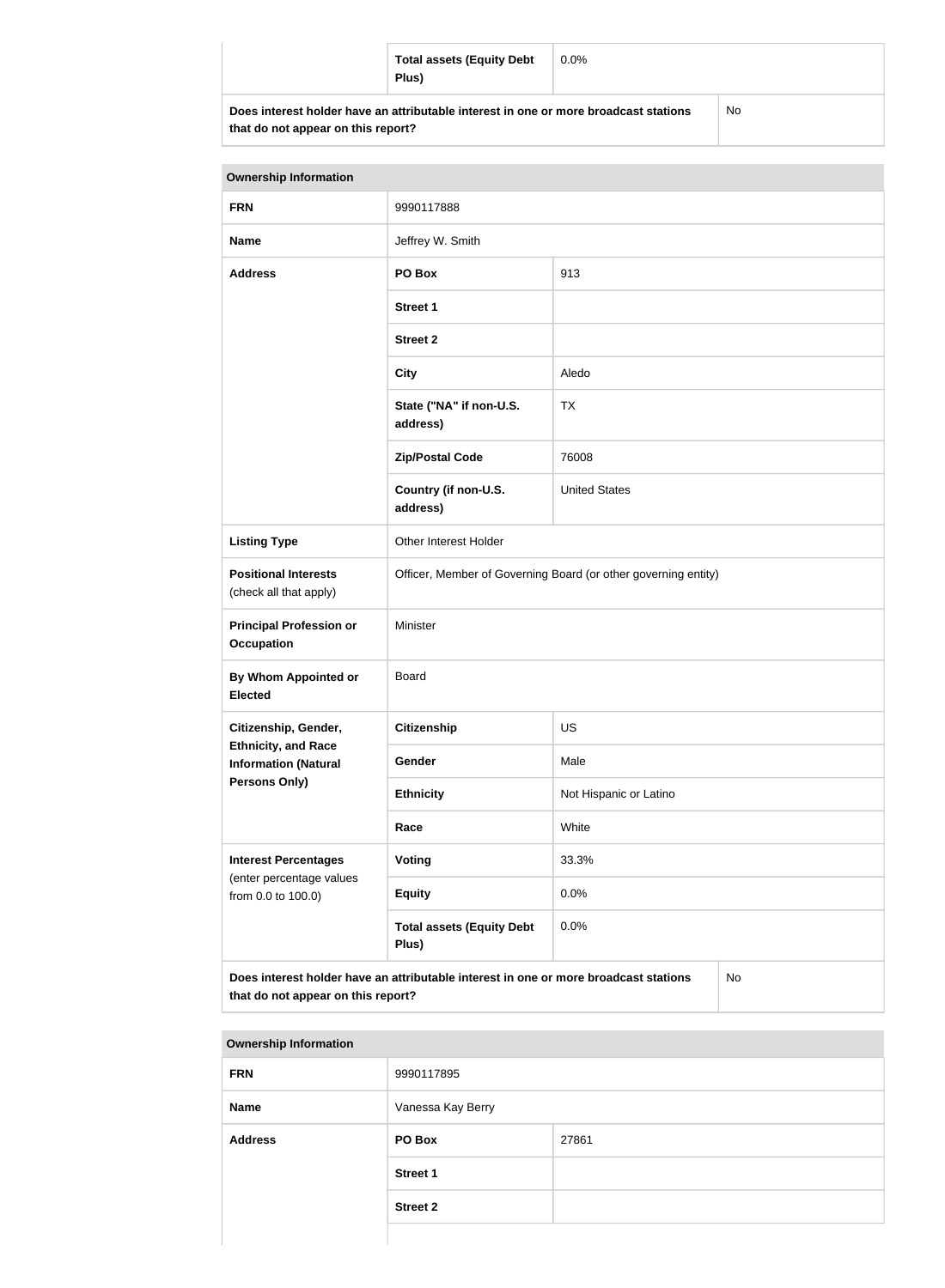|                                                                                                                                  | <b>City</b>                                                    | Santa Ana              |  |
|----------------------------------------------------------------------------------------------------------------------------------|----------------------------------------------------------------|------------------------|--|
|                                                                                                                                  | State ("NA" if non-U.S.<br>address)                            | CA                     |  |
|                                                                                                                                  | <b>Zip/Postal Code</b>                                         | 92799                  |  |
|                                                                                                                                  | Country (if non-U.S.<br>address)                               | <b>United States</b>   |  |
| <b>Listing Type</b>                                                                                                              | Other Interest Holder                                          |                        |  |
| <b>Positional Interests</b><br>(check all that apply)                                                                            | Officer, Member of Governing Board (or other governing entity) |                        |  |
| <b>Principal Profession or</b><br><b>Occupation</b>                                                                              | Housewife                                                      |                        |  |
| <b>By Whom Appointed or</b><br><b>Elected</b>                                                                                    | <b>Board</b>                                                   |                        |  |
| Citizenship, Gender,                                                                                                             | <b>Citizenship</b>                                             | <b>US</b>              |  |
| <b>Ethnicity, and Race</b><br><b>Information (Natural</b>                                                                        | Gender                                                         | Female                 |  |
| Persons Only)                                                                                                                    | <b>Ethnicity</b>                                               | Not Hispanic or Latino |  |
|                                                                                                                                  | Race                                                           | White                  |  |
| <b>Interest Percentages</b>                                                                                                      | <b>Voting</b>                                                  | 33.3%                  |  |
| (enter percentage values<br>from 0.0 to 100.0)                                                                                   | <b>Equity</b>                                                  | 0.0%                   |  |
|                                                                                                                                  | <b>Total assets (Equity Debt</b><br>Plus)                      | 0.0%                   |  |
| Does interest holder have an attributable interest in one or more broadcast stations<br>No<br>that do not appear on this report? |                                                                |                        |  |

| <b>Ownership Information</b>                          |                                     |                      |  |
|-------------------------------------------------------|-------------------------------------|----------------------|--|
| <b>FRN</b>                                            | 9990117896                          |                      |  |
| <b>Name</b>                                           | Chad Wayne Smith                    |                      |  |
| <b>Address</b>                                        | PO Box                              | 890820               |  |
|                                                       | <b>Street 1</b>                     |                      |  |
|                                                       | <b>Street 2</b>                     |                      |  |
|                                                       | <b>City</b>                         | Temecula             |  |
|                                                       | State ("NA" if non-U.S.<br>address) | CA                   |  |
|                                                       | <b>Zip/Postal Code</b>              | 92799                |  |
|                                                       | Country (if non-U.S.<br>address)    | <b>United States</b> |  |
| <b>Listing Type</b>                                   | Other Interest Holder               |                      |  |
| <b>Positional Interests</b><br>(check all that apply) | Officer                             |                      |  |
| <b>Principal Profession or</b><br><b>Occupation</b>   | videographer                        |                      |  |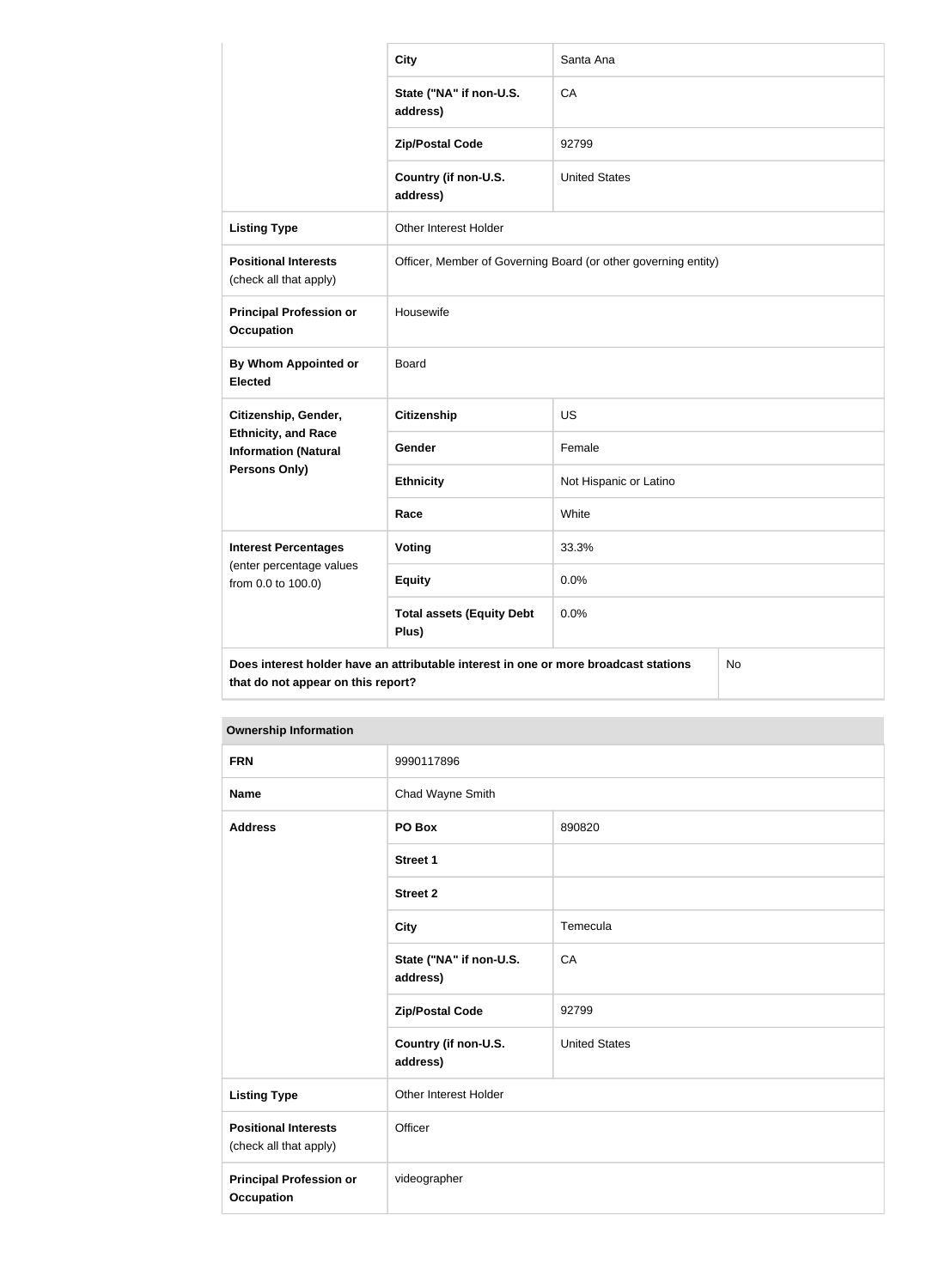| By Whom Appointed or<br><b>Elected</b>                                                                                                  | <b>Board</b>                              |                        |  |
|-----------------------------------------------------------------------------------------------------------------------------------------|-------------------------------------------|------------------------|--|
| Citizenship, Gender,                                                                                                                    | <b>Citizenship</b>                        | US.                    |  |
| <b>Ethnicity, and Race</b><br><b>Information (Natural</b>                                                                               | Gender                                    | Male                   |  |
| <b>Persons Only)</b>                                                                                                                    | <b>Ethnicity</b>                          | Not Hispanic or Latino |  |
|                                                                                                                                         | Race                                      | White                  |  |
| <b>Interest Percentages</b>                                                                                                             | <b>Voting</b>                             | 33.3%                  |  |
| (enter percentage values<br>from 0.0 to 100.0)                                                                                          | <b>Equity</b>                             | 0.0%                   |  |
|                                                                                                                                         | <b>Total assets (Equity Debt</b><br>Plus) | 0.0%                   |  |
| Does interest holder have an attributable interest in one or more broadcast stations<br><b>No</b><br>that do not appear on this report? |                                           |                        |  |

| (b) Respondent certifies that any interests, including equity, financial, or voting | Yes |
|-------------------------------------------------------------------------------------|-----|
| interests, not reported in this filing are non-attributable.                        |     |
| If "No." submit as an exhibit an explanation.                                       |     |

| (c) Is Respondent seeking an attribution exemption for any officer or director with<br>duties wholly unrelated to the Licensee(s)?                                                                                             | No |
|--------------------------------------------------------------------------------------------------------------------------------------------------------------------------------------------------------------------------------|----|
| If "Yes," complete the information in the required fields and submit an Exhibit fully describing<br>that individual's duties and responsibilities, and explaining why that individual should not be<br>attributed an interest. |    |

## **3. Organizational Chart (Licensees Only)**

Attach a flowchart or similar document showing the Licensee's vertical ownership structure including the Licensee and all entities that have attributable interests in the Licensee. Licensees with a single parent entity may provide a brief explanatory textual Exhibit in lieu of a flowchart or similar document. Licensees without parent entities should so indicate in a textual Exhibit.

**Non-Licensee Respondents should select "N/A" in response to this question.**

There is no vertical ownership of licensee.

## **Section III - Certification**

| <b>Certification</b> | <b>Section</b>                  | Question                           | <b>Response</b> |
|----------------------|---------------------------------|------------------------------------|-----------------|
|                      | <b>Authorized Party to Sign</b> | <b>WILLFUL FALSE STATEMENTS ON</b> |                 |
|                      |                                 | THIS FORM ARE PUNISHABLE BY        |                 |
|                      |                                 | FINE AND/OR IMPRISONMENT (U.S.     |                 |
|                      |                                 | CODE, TITLE 18, SECTION 1001), AND |                 |
|                      |                                 | /OR REVOCATION OF ANY STATION      |                 |
|                      |                                 | LICENSE -- OR CONSTRUCTION         |                 |
|                      |                                 | PERMIT (U.S. CODE, TITLE 47,       |                 |
|                      |                                 | SECTION $312(a)(1)$ ), AND/OR      |                 |
|                      |                                 | FORFEITURE (U.S. CODE, TITLE 47,   |                 |
|                      |                                 | SECTION 503).                      |                 |